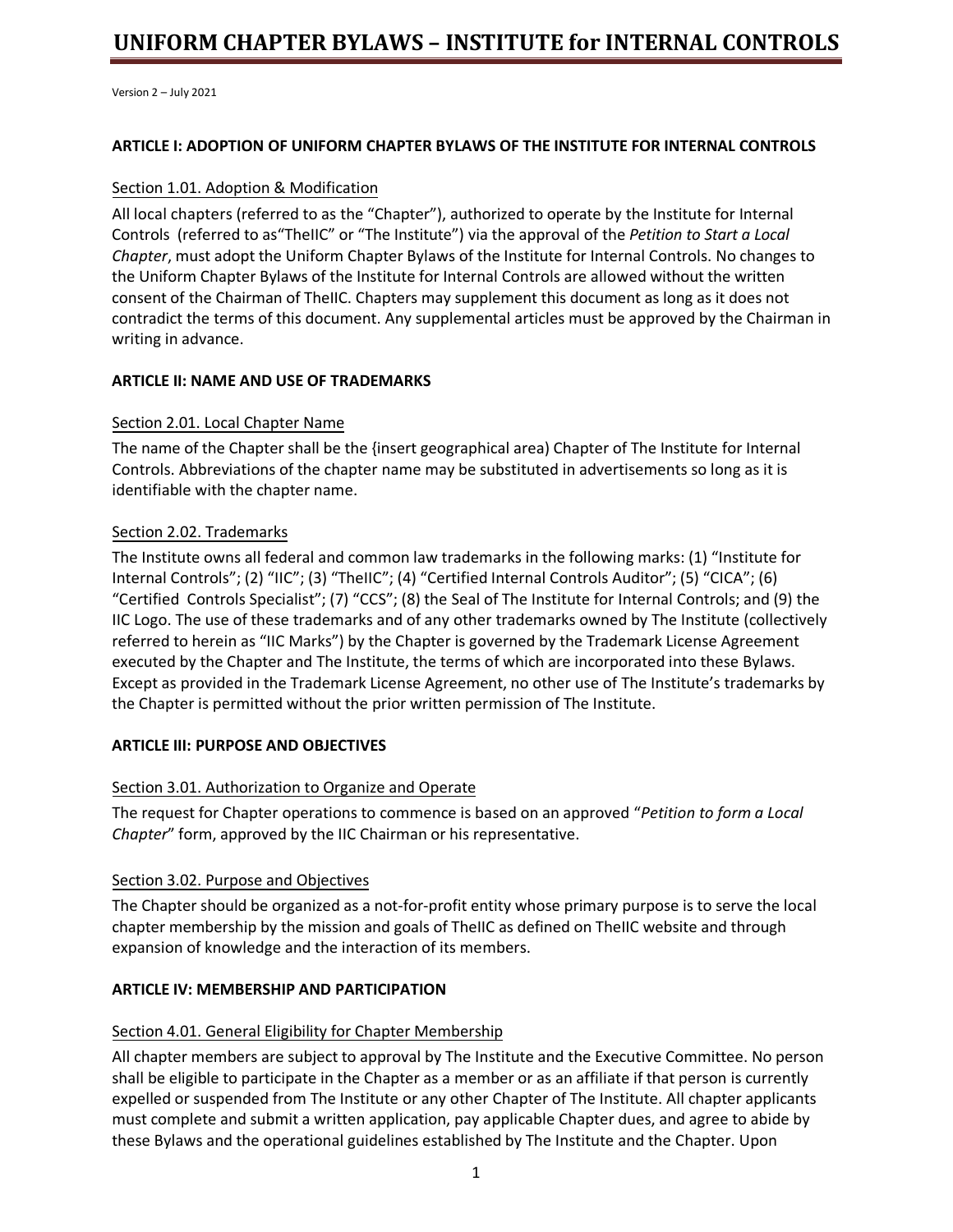approval to join the Local Chapter, the member must acknowledge in writing to the Local Chapter Executive Committee that they have read the Uniform Chapter Bylaws of the Institute for Internal Controls and agree to comply with it.

# Section 4.02. Qualifications for Membership

There are two categories of members: (1) Certified members in good-standing, and (2) Associate members. Student members may be authorized based on approval of the Local Chapter Executive Committee. Categories added by The Institute may also be added to the Chapter as authorized. Any other categories must be approved by The Institute.

# Section 4.03. Certified Members in Good-Standing

Any individual holding the Certified Internal Controls Auditor (CICA) or Certified Controls Specialist (CCS) certification and who is in good standing may be a member of the Chapter under the terms set forth in these Bylaws. Only members holding the CICA or CCS designation and who are in good standing may hold any Chapter office and shall have voting rights.

### Section 4.04. Associate Members & Student Members

Any person who is an associate member of The Institute in good standing may be a member of the Chapter under the terms set forth in these Bylaws. Associate members may be granted Chapter voting rights, based on the dictates of the Local Chapter. Associate members cannot be members of the Executive Committee but may serve as Committee Heads, provided they serve under the supervision of an Officer of the Chapter.

An person who is a full-time student enrolled in a college/university may be accepted as a Student Member of the local chapter. Student Members will have no voting rights and cannot hold any Chapter office. Special discounted rates may be authorized for Student Members as determined by the chapter membership or officers. It is suggested that a nominal rate be charged student members.

# Section 4.05. Eligibility for Affiliates of the Chapter

The Executive Committee, at their discretion, may allow other interested parties to become affiliates of the Chapter under the terms set forth below. Affiliates are those parties, regardless of their field of endeavor, who desire to align themselves with the Chapter. Affiliates of the Chapter are not required to meet all the qualifications and requirements for membership in the Chapter or The Institute, but are encouraged to do so. The Executive Committee may assess appropriate dues for affiliates and may establish other requirements for participation by affiliates as it deems appropriate. Affiliates of the Chapter shall not be, nor represent themselves to be, members of the Chapter, shall have no Chapter voting rights, and shall not be eligible to hold any Chapter office.

# Section 4.06. Dual Membership and Transfers of Membership

The Executive Committee may decide whether to allow members or affiliates from another Chapter to join as members or affiliates of its Chapter. Individual participation in one Chapter may be transferred to another Chapter, subject to the rules and regulations of both Chapters and The Institute.

# Section 4.07. Resignation

Any member or affiliate of the Chapter may resign at any time, but such resignation shall not become effective until accepted by the Chapter, and shall not relieve the resigning individual from the payment of dues for the expired portion of the current fiscal year, or give any right to rebate for dues paid, or any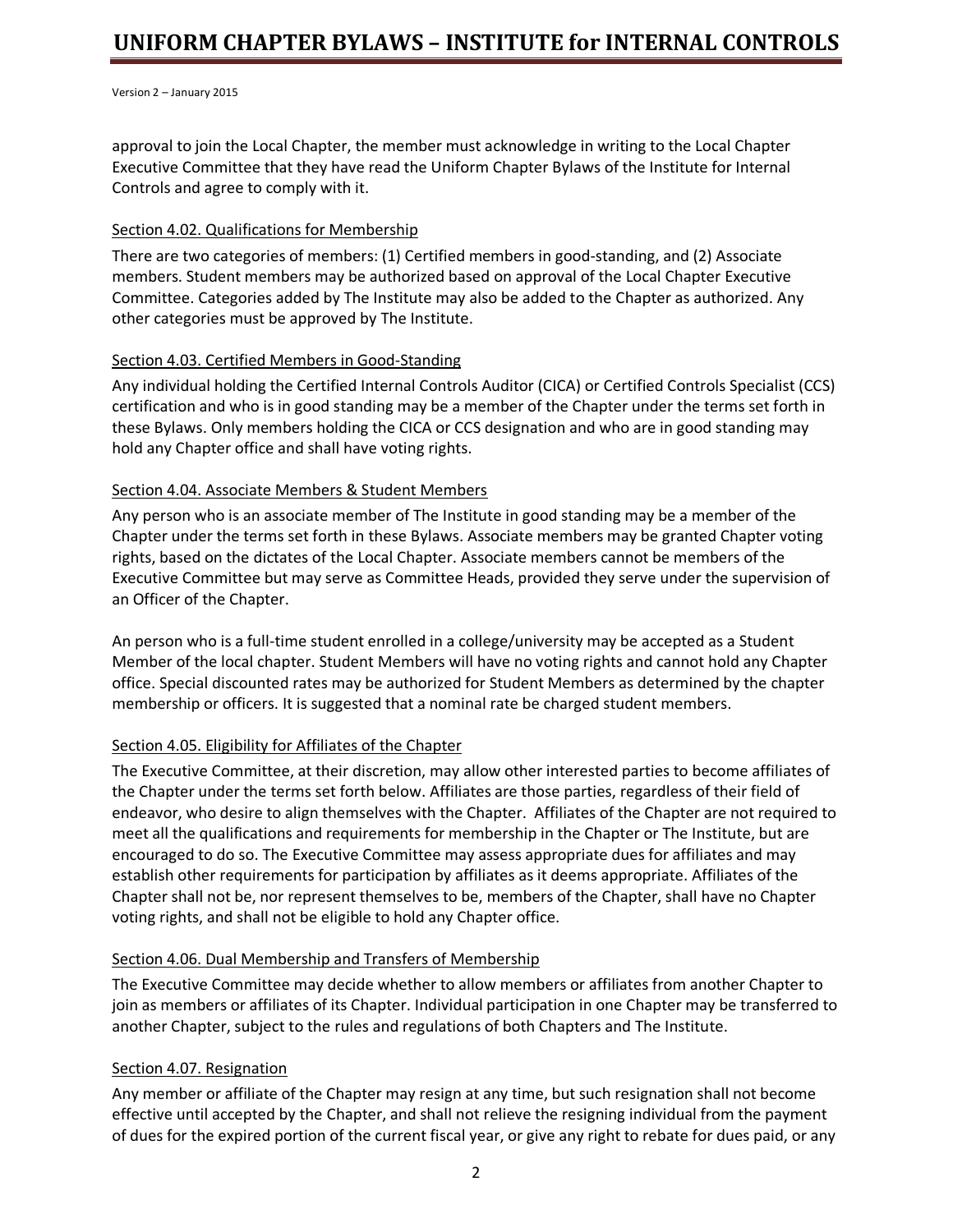right to a prorated share or any other share of the assets of the Chapter. All resignations shall be in writing and shall be delivered to the Chapter Officers.

# Section 4.08. Suspension and Expulsion

The Executive Committee shall have the authority to suspend or expel any member or affiliate for disciplinary reasons if it determines that the individual:

- A. Has made material misstatements on his or her application for membership;
- B. Has failed to abide by *TheIIC Code of Professional Ethics* or **The***IIC Code of Professional Standards***;**
- C. Has failed to abide by these Bylaws or has committed acts discreditable to The Institute, the Chapter or its membership;
- D. In the case of affiliates, has inappropriately identified himself/herself as a member of the Chapter or a member of The Institute for Internal Controls.
- E. Has been found guilty by a court of a felony, or any crime involving moral turpitude;
- F. Has been declared by a court of competent jurisdiction to be insane or to lack legal capacity.

No member or affiliate of the Chapter may be suspended or expelled unless he or she has first received written notice of the reasons for the proposed disciplinary action, which shall be delivered in person or to the individual's last known address by mail or email. The notice shall be delivered at least 30 days before a hearing of the Executive Committee to address the disciplinary action. The member or affiliate shall be afforded an opportunity to respond to the charges by a full hearing before a quorum of the Executive Committee before a final action is taken.

A disciplinary action under this section is effective immediately upon adoption by the Executive Committee . A member who has been suspended or expelled by the Chapter may appeal the decision to TheIIC Chairman.

# Section 4.09. Non-payment of Dues

The Executive Committee may suspend or expel a member or affiliate who is at least 90 days' delinquent in the payment of annual dues for The Institute or Chapter, or other payments owed to The Institute or the Chapter without a hearing, provided that proper notice of the delinquency was sent to the individual's last known address at least 30 days prior to termination.

# Section 4.10. Reinstatement

The Executive Committee may provide the conditions and procedures under which the Chapter may reinstate a member or affiliate who has been suspended or expelled, or whose membership was otherwise terminated, provided that such reinstatement does not conflict with these Bylaws or the rules of The Institute.

# Section 4.11. Report of Chapter Membership

The Chapter shall furnish, upon request, a list containing the names, addresses, and any other contact information for all members and affiliates of the Chapter. The list shall indicate the participation category of the member.

# Section 4.12. Training

The Executive Committee shall appoint a training director who is responsible for the continuing professional education (CPE) of Chapter members and affiliates of the Chapter. The Chapter is authorized and encouraged to provide continuing professional education and other training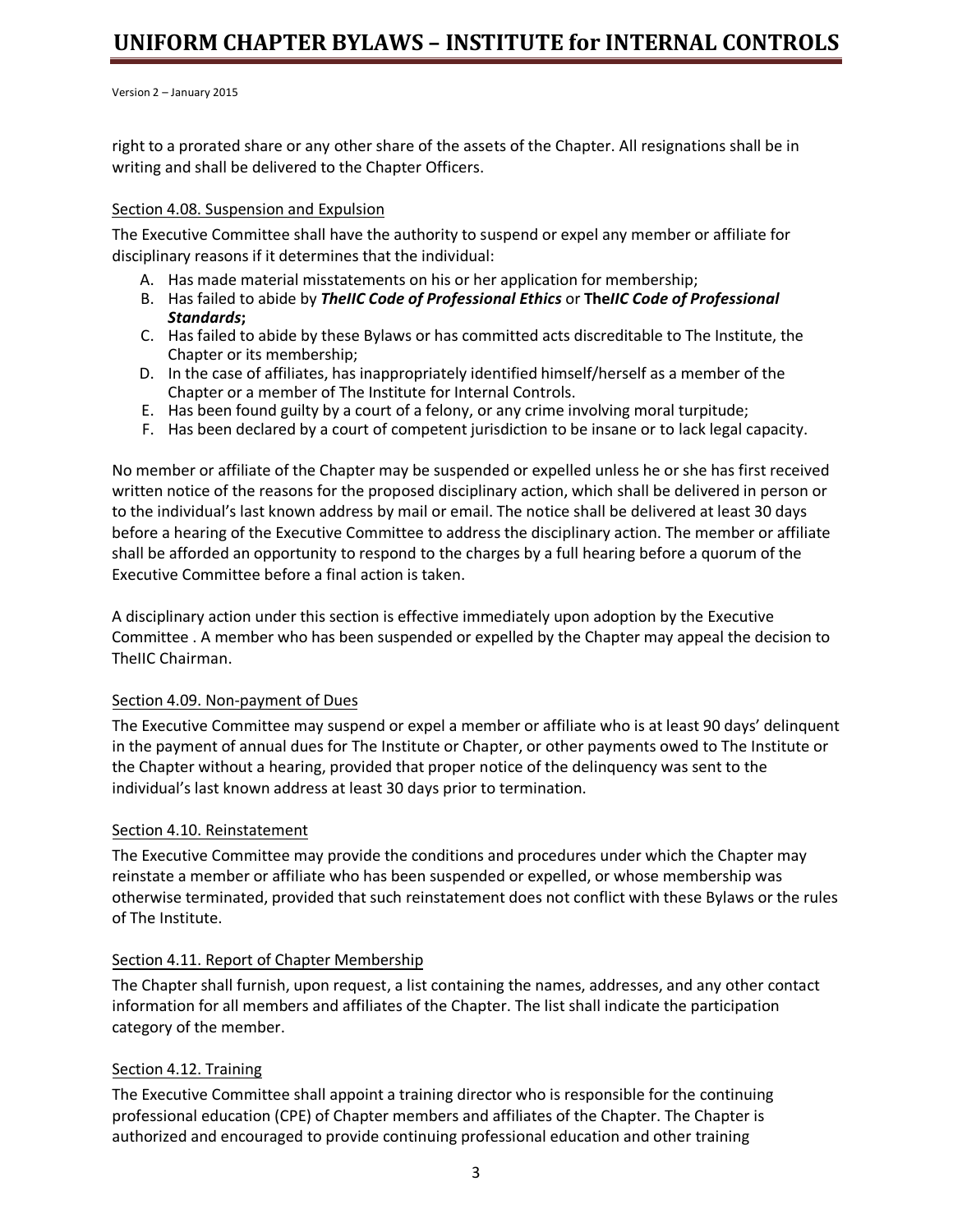presentations to the chapter membership. All Chapter training must be coordinated with and approved by The Institute to ensure that Chapter training does not compete with training conducted by The Institute.

# **ARTICLE V: LIMITATIONS OF LIABILITY**

### Section 5.01. Chapter Liability

The Chapter shall be fully and solely responsible for its own legal and financial affairs, and shall indemnify and hold harmless The Institute, by reason of its affiliation, from any lawsuits, damages, other expenses or liabilities arising out of the activities of the Chapter.

### Section 5.02. Institute Liability

The Institute shall not be responsible for, or liable for any lawsuits, damages, other expenses, or liabilities arising out of the activities of the Chapter.

### Section 5.03. Non-liability of Directors Executive Committee; Indemnification

The directors Executive Committee of the Chapter shall not be personally liable for the debts, liabilities, or other obligations of the Chapter. The Chapter Executive Committee shall be indemnified by the Chapter to the fullest extent permissible under the laws of this jurisdiction.

### Section 5.04. Insurance

It is recommended that the Chapter procure liability insurance for the Chapter, and the Chapter agrees to pay all reasonable premiums for such insurance.

### Section 5.05. Institute Authority

In any disputes, The Institute is the final authority. To the extent that these Bylaws conflict with the bylaws or rules of The Institute, the bylaws or rules of The Institute shall control.

### **ARTICLE VI: FINANCES**

### Section 6.01. Fiscal Year

The fiscal year for the Chapter shall be established by the Executive Committee it is recommended that the organization's fiscal year be consistent with national or local laws for maintaining the financial books of the organization as well as for tax or other reporting requirements.

# Section 6.02. Chapter Dues and Fees

Chapter dues and fees will be established by the Executive Committee. Dues and fees shall be billed on a periodic basis as established by the Executive Committee. The Chapter Treasurer shall be empowered to assess and collect said dues. Membership dues for Chapter members, as well as participation fees for affiliates of the Chapter and for all other types of Chapter activities held may be set at different rates at the discretion of the Executive Committee. The Executive Committee shall decide, by a majority vote, the membership dues and participation fees as it deems appropriate.

# **ARTICLE VII: ADMINISTRATION**

Section 7.01. General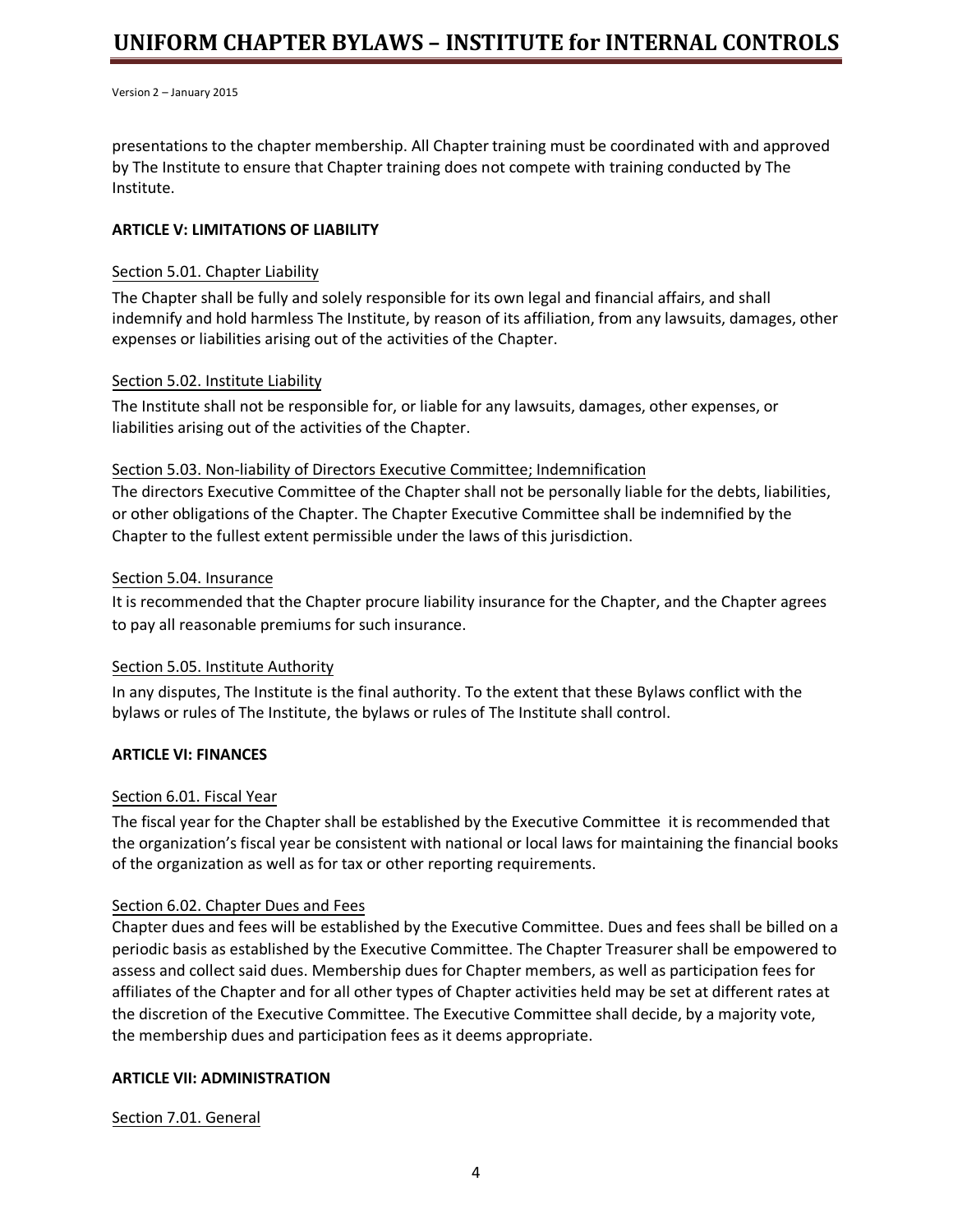The operations of the Chapter will be administered by the appointed or elected Officers of the Local Chapter, referred to as the Chapter Executive Committee, as outlined below.

It is noted that many jurisdictions will require a formal legal entity to be formed in order to establish the Chapter as an authorized entity. This is typically necessary to apply for bank account(s) and tax filings. It is recommended, when allowable, that the legal entity apply for non-profit status as soon as possible after the chapter is formed. In instances where a chapter Executive Board of Trustees or Directors is required by the jurisdiction in the formation of the legal entity, it is recommended that one or more of the initial members of the Executive Committee serve as the initial members of the entity Board of Directors. The directors should be updated with the then current elected or appointed officers as changes are made at the subsequent required filings for the legal entity.

Note that the Chapter Board of Directors or Trustees of the legal entity has no authority over the daily operations of the local chapter in their capacity as a member of the Chapter Board of Directors or Trustees. The legal entity has no authority over the daily operations of the Local Chapter. All authority is based on their status as a member of the Executive Committee of the Local Chapter

# **ARTICLE VIII: OFFICERS**

# Section 8.01. Officer Positions and Qualifications

The members of the Executive Committee of the local chapter shall serve as the officers of the Chapter and shall consist of at a minimum, a President, Vice President, Secretary, and Treasurer. The Chapter Executive Committee may create additional officer positions and define the authority and duties of each position. The same person may hold any two or more offices. The Officers shall have the option to allow associate members to hold office, subject to the restrictions in these Bylaws and the approval of TheIIC Chairman.

# Section 8.02. Election

Initial Officers of the Executive Committee may be appointed by TheIIC Chairman for a term not to exceed two years. Subsequent officers must be elected via formal election by the membership. All elections must be ratified by TheIIC Chairman.

# Section 8.03. Term of Office

Officers of the Executive Committee shall serve two-year terms and shall hold office until their successors are duly appointed or elected and qualified. At the discretion of the Executive Committee: (1) The terms of officers may be staggered so that the terms of one-half of the officers expire each year; and/or, (2) Officers may be re-elected to successive terms in either the same or different office.

# Section 8.04. Removal

The Executive Committee may vote to remove an officer at any time with or without good cause, including but not limited to violation of these Bylaws or the bylaws or rules of The Institute. A meeting to consider the removal of an officer may be called with notice to the Board members and the officer in question. The notice of the meeting shall state that the issue of possible removal of the officer will be on the agenda. An officer may be removed by the affirmative vote of a majority of the Executive Committee. Officers may be removed at any time by TheIIC Chairman, typically for cause, and with the ratification of the Chapter Executive Committee or membership.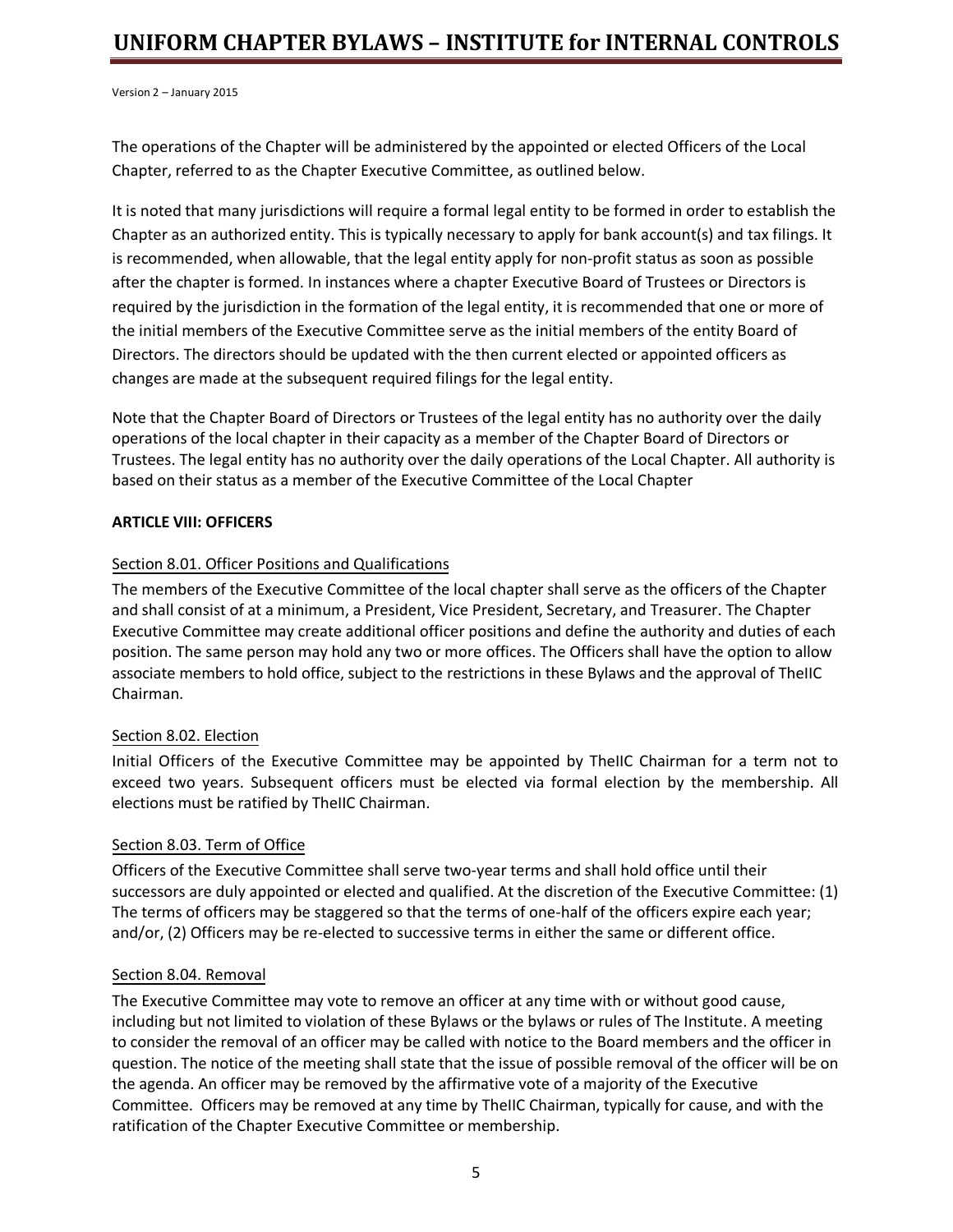# Section 8.05. Vacancies

If a vacancy occurs in any office for any reason, the Executive Committee or TheIIC Chairman may appoint a person to fill the vacancy. An officer elected to fill a vacancy shall be appointed for the remaining unexpired term in office.

# Section 8.06. Compensation

No Director or Officer shall not receive any compensation for their services nor favored benefits; however, they shall be entitled to reimbursement for reasonable expenses incurred in connection with the usual performance of their duties. Any such expenditure shall be presented for approval and payment by the Treasurer, failing which, by a majority of the Executive Committee.

# Section 8.07. President

Only a Certified Member in good standing may hold the office of President. The President shall be the chief executive officer of the Chapter, and when present, shall preside at all meetings of the Chapter. He/she shall exercise general supervision and management of the affairs of the Chapter; shall consult with and inform other officers and directors, members, and The Institute of significant events; shall make an annual report to the members of the Chapter and The Institute; and shall perform other duties prescribed by the Chapter Executive Committee, as well as all duties incident to the office of President and chief executive officer.

# Section 8.08. Vice President

Only a Certified Member in good standing may hold the office of Vice President. The Vice President shall report to the President and shall assume the duties of the President in his/her absence. When the Vice President acts in place of the President, the Vice President shall have all the powers of and be subject to all the restrictions upon the President. The Vice President shall be responsible for other duties that President or the Chapter Executive Committee shall delegate from time to time. Notwithstanding the forgoing, if the office of President becomes vacant before the expiration of the term, the Vice President may assume that position for the unexpired term.

# Section 8.09. Secretary

Only a Certified Member in good standing may hold the office of Secretary. The Secretary shall report to the President and shall keep the minutes of the meetings of the members and of the Chapter Executive Committee; see that all notices are given in accordance with the provisions of these Bylaws or as may be required by law; be custodian of the corporate records and of the seal of the Chapter and see that the seal of the Chapter is affixed to all documents as authorized; maintain the membership records of the Chapter, and in general perform all duties incident to the office of Secretary and such other duties as from time to time may be assigned by the President or by the Chapter Executive Committee. The Secretary shall be a member of The Institute for Internal Controls in good standing.

# Section 7.10. Treasurer

Only a Certified Member in good standing may hold the office of Treasurer. The Treasurer shall report to the President and shall be responsible for all financial records maintained by the Chapter. All moneys received by the Chapter as well as disbursements therefrom, shall be the responsibility of the Treasurer. He or she will ensure that any funds received are properly deposited for safekeeping to the credit of the Chapter; that all disbursements are properly approved; that the Executive Committee is kept advised of the status of the accounting of funds; and otherwise perform appropriate duties to see that the assets of the Chapter are properly safeguarded. The Treasurer shall produce annual financial statements of the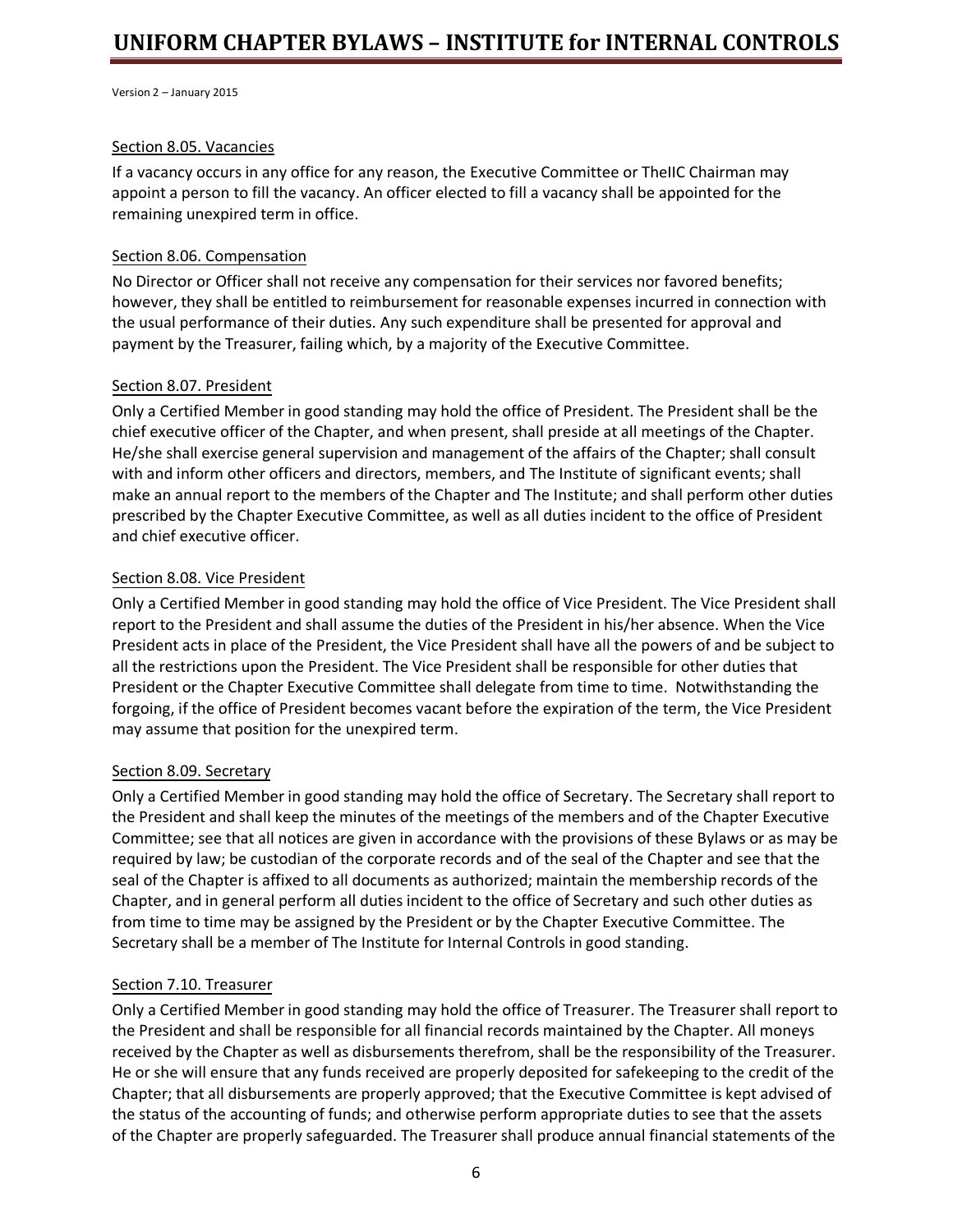Chapter and submit them to the Executive Committee and The Institute within three months of the end of the Chapter's fiscal year, and in general shall perform such other duties as from time to time may be assigned by the President or by the Executive Committee.

# Section 7.11. 1<sup>st</sup> Vice President, 2<sup>nd</sup> Vice President

The Chapter may create multiple levels of the Vice President position to order to spread the work load and responsibility of the Officers as well as expand the experience of the officers.

# **ARTICLE IX: COMMITTEES**

# Section 9.01. Establishment of Functional Committees

The Executive Committee may adopt a resolution establishing one or more functional committees, establishing qualifications for membership on a committee, delegating specified authority to a committee, or appointing or removing members of a committee. The Executive Committee may delegate to the President its power to appoint and remove members of a committee.

# Section 9.02. Functional Committee Participation

Members of each functional committee shall be members of the Chapter in good standing.

# Section 9.03. Term of Office

Each member of a functional committee shall continue to serve on the committee until a successor is appointed or the committee is terminated. However, the term of a committee member may terminate earlier if the committee is terminated or if the member dies, ceases to qualify, resigns, or is removed as a member. A vacancy on a committee may be filled by an appointment made in the same manner as an original appointment. A person appointed to fill a vacancy on a committee shall serve for the unexpired portion of the terminated committee member's term.

# Section 9.04. Removal of Functional Committee Members

Any functional committee member may be removed by the person or persons authorized to appoint such member with or without cause whenever in their judgment the best interests of the Chapter will be served by such removal.

# Section 9.05. Chair and Vice-Chair of Functional Committees

One member of each functional committee shall be designated as the chair of the committee and another member of each committee shall be designated as the vice-chair. The chair and vice-chair shall be elected by the members of the committee or appointed by the Executive Committee. The chair shall call and preside at all meetings of the committee. When the chair is absent, is unable to act, or refuses to act, the vice-chair shall perform the duties of the chair. When a vice-chair acts in place of the chair, the vice-chair shall have all the powers of and be subject to all the restrictions upon the chair.

# Section 9.06. Notice of Meetings

The Committee chair shall give reasonable notice to all committee members of the place, day, time, and purpose or purposes for any committee meeting. Meetings may be conducted in person or by conference call.

# Section 9.07. Quorum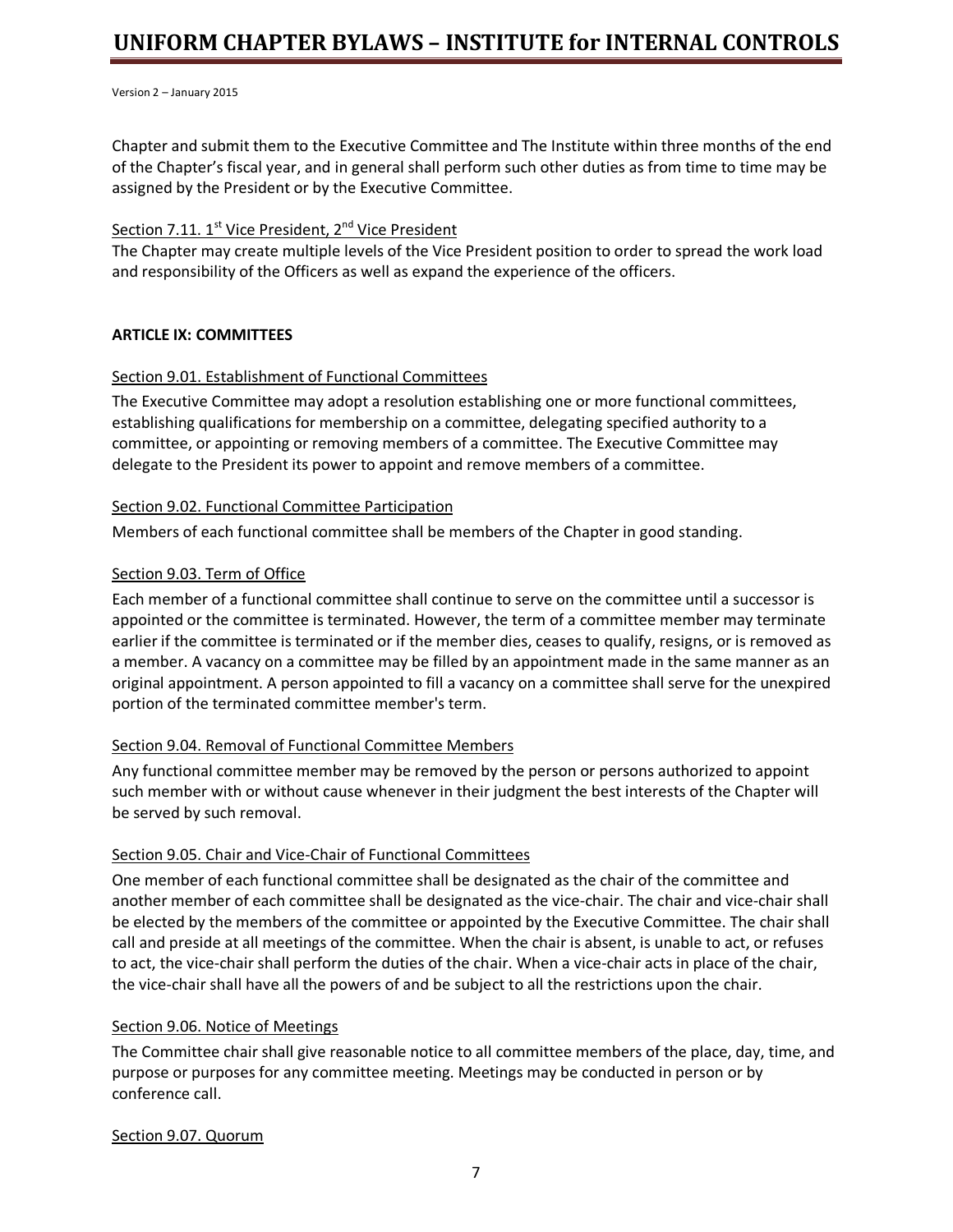Unless otherwise provided in the resolution of the Executive Committee, a majority of the number of members of a committee shall constitute a quorum when business is conducted at any meeting of the committee.

### Section 9.08. Compensation

Committee members shall not receive any compensation for their services, but shall be entitled to reimbursement for reasonable expenses incurred in connection with the usual performance of their duties. Any such expenditure shall be presented for approval and payment by the Treasurer, failing which, by a majority of the Executive Committee.

### Section 9.09. Rules

Each committee may adopt rules for its own operation not inconsistent with the Bylaws or with rules adopted by the Chapter Executive Committee.

### **ARTICLE X: ANNUAL MEETING**

### Section 10.01. Purpose

The annual meeting shall be held for the purpose of electing and/or announcing the results of the election of officers and directors; installing the officers and directors; presenting the annual financial statements; and transacting such other business as may be deemed appropriate by the Chapter Executive Committee.

### Section 10.02. Time and Place

The annual meeting shall be held each year at a time and place specified by the Chapter Executive Committee.

### Section 10.03. Notice of Meeting

All Chapter members in good standing and eligible to vote shall be notified in writing, including email, no less than thirty (30) days in advance of the annual meeting.

### Section 10.04. Voting

All Chapter members in good standing and eligible to vote may participate in elections at the annual meeting. A quorum shall be constituted by at least 10% of the Chapter members eligible to vote. All business coming before the members shall be approved by a majority of those present unless otherwise required by these Bylaws. Members unable to attend may be provided ballots for voting provided the ballot is received by the appointed chapter representative at least 48 hours prior to the election. All absentee votes must be included in the final count for the election.

# **ARTICLE XI: BOOKS AND RECORDS**

# Section 11.01. Books and Records

The Chapter will keep correct and complete books and records of account and will also keep minutes of the formal proceedings of the Executive Committee, functional committees, and meetings of the membership.

All books and records of the Chapter may be inspected by any member, or his or her agent or attorney, for any proper purpose at any reasonable time.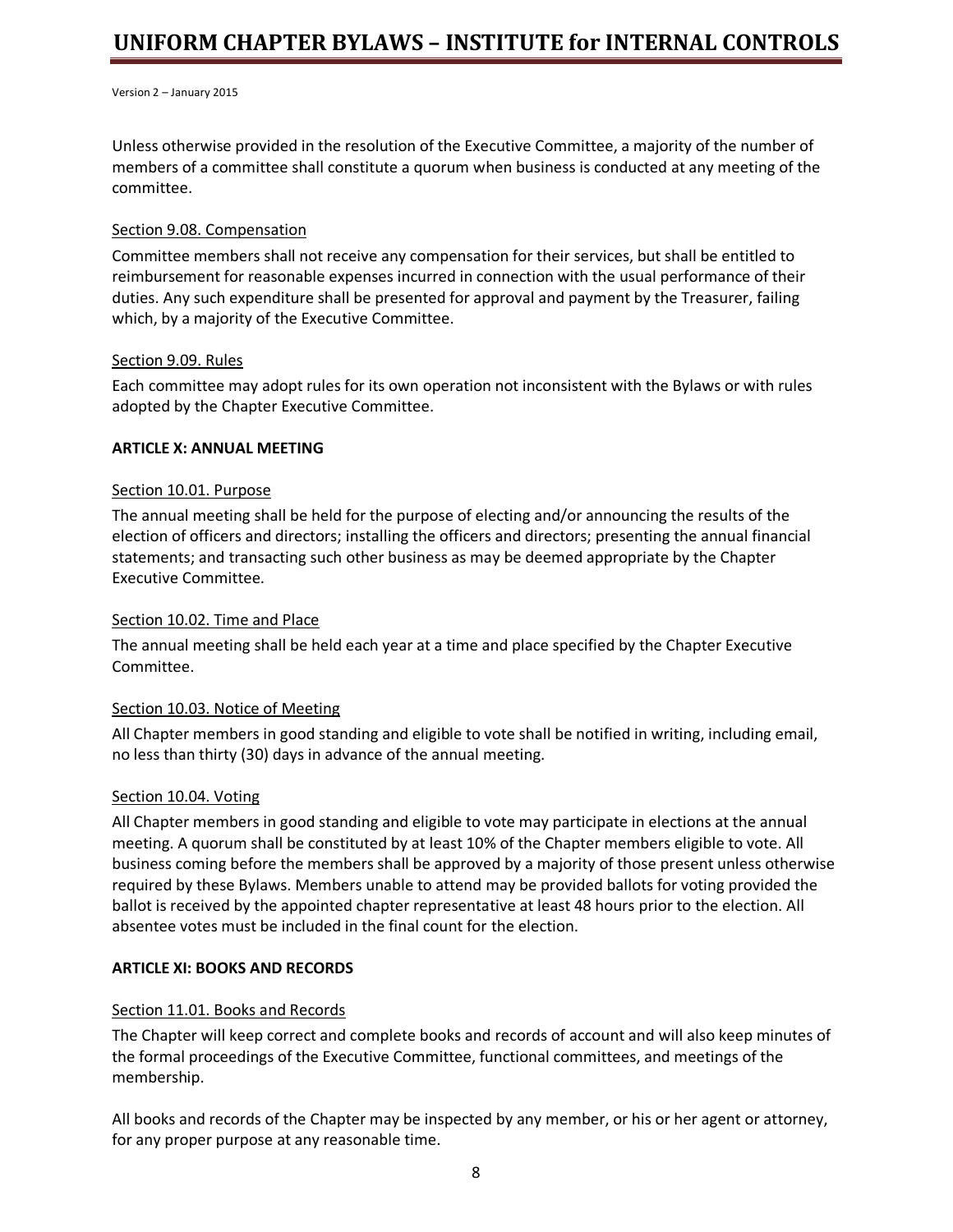# **UNIFORM CHAPTER BYLAWS – INSTITUTE for INTERNAL CONTROLS**

Version 2 – January 2015

### **ARTICLE XII: DISSOLUTION**

### Section 12.01. Vote to Dissolve

The vote to dissolve the Chapter must be by written ballot and must be approved by a two-thirds majority of the Chapter members eligible to vote. The Institute and TheIIC Chairman must be notified at least thirty (30) days prior to the vote and must be notified of the results immediately thereafter.

### Section 12.02. Distribution of Assets

Upon dissolution of the Chapter, its assets remaining after payment of all debts and liabilities, shall be distributed to The Institute and will be credited to the IIC Scholarship Fund.

# Section 12.03. Non-Use of IIC Marks and Report to Institute

Upon dissolution, the Chapter shall destroy all letterhead, stationery, or other items bearing, in any form, the name "Institute for Internal Controls" or any other Marks of TheIIC, and the Chapter shall immediately and permanently cease to use, in any manner, TheIIC Marks for any purpose unless such use is approved in writing, in advance, by The Institute. The Chapter shall also provide The Institute with a list of Chapter members at the time of dissolution, a report detailing the distribution of the assets of the Chapter, and a copy of the Certificate of Dissolution issued by the state.

# **ARTICLE XIII: MISCELLANEOUS PROVISIONS**

### Section 13.01. Chapter Handbook

The Chapter and its members, Executive Committee and officers, and directors agree to abide by the provisions of the Chapter Handbook and such other rules or regulations which may from time to time be instituted by The Institute.

# Section 13.02. Meeting by Electronic Means

The Chapter Executive Committee, and any committee of the Chapter, may hold a meeting by telephone conference call or other electronic means in which all persons participating in the meeting can hear each other. The notice of a meeting by electronic means must state the fact that the meeting will be held by electronic means as well as all other matters required to be included in the notice. Participation of a person in a meeting by electronic means constitutes presence of that person at the meeting.

### Section 13.03. Amendments to Bylaws

The Chapter Executive Committee may alter, amend, repeal, or enact new Bylaws, subject to the limitations of the articles of incorporation, these Bylaws, and the laws of the jurisdiction under which the Chapter operates. All amendments are subject to the written approval of The Institute and no amendment shall be given effect until such approval has been granted.

# Section 13.04. Legal Construction

If any Bylaw provision is held to be invalid, illegal, or unenforceable in any respect, the invalidity, illegality, or unenforceability shall not affect any other provision and the Bylaws shall be construed as if the invalid, illegal, or unenforceable provision had not been included in the Bylaws.

### Section 13.05. Principal Office

The Principal of the Chapter shall be at a place designated by the Executive Committee.